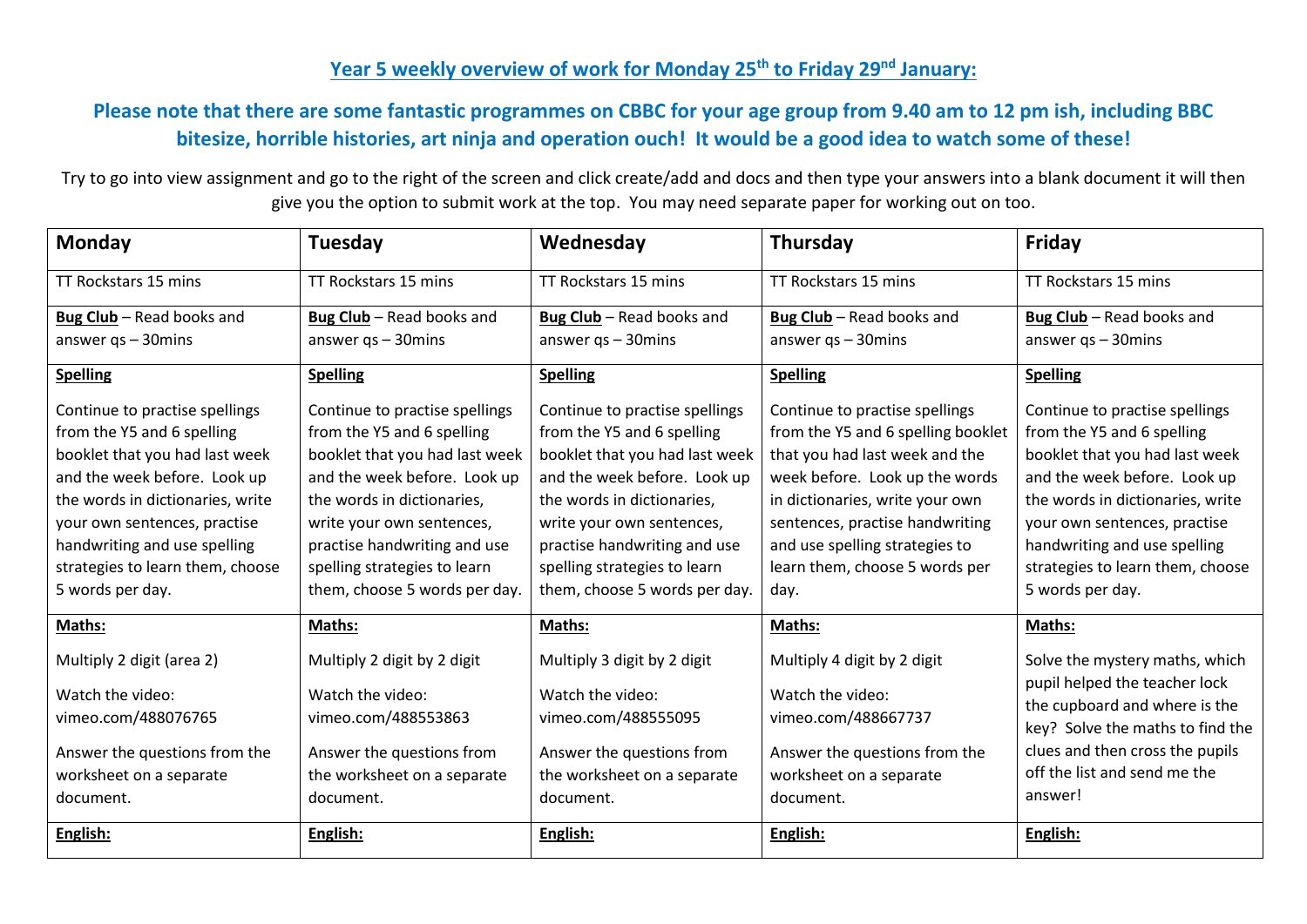| I was hoping for snow when I<br>planned this English $\odot$<br>Complete English activity 1 sheet.<br>Then read the snowflake poem<br>and answer the questions. Look<br>up any words you don't<br>understand.<br>Then for a bit of fun try to make<br>some snowflakes of your own<br>and stick them up for a bit of<br>decoration. Here is a video link<br>for how to make them on<br>youtube but there are lots of<br>others you could choose.<br>www.youtube.com/watch?v=oCu<br>k8E-MhdE | Read the poem and answer<br>the questions.<br>Each stanza(verse) has<br>rhyming words can you make<br>a list of the pair of rhyming<br>words in each stanza?<br>Which poem did you like best,<br>the one from yesterday or the<br>one from today?                                                        | Read the poem and complete<br>the drawing activity and<br>answer the questions.                                 | Read the poem and answer the<br>questions.<br>For Questions 2 and 5 please give<br>as many examples as you can<br>find.<br>Out of the 4 poems about winter<br>that we have looked at this week,<br>which do you think was the best<br>and why?                                                                       | You should have lots of ideas<br>about winter poems now.<br>I would like you to use these<br>ideas to write your own winter<br>poem.<br>It could be about snowflakes or<br>snowmen or winter in a forest or<br>by a lake or whatever you want.<br>It could be a similar style to the<br>ones you have looked at and<br>may have rhyming, expanded<br>noun phrases and it may even<br>be like a recipe eg:<br>A recipe for a snowman<br>A recipe for a perfect winter's<br>day<br>Have fun, do your best and add<br>illustrations too if you can! |
|--------------------------------------------------------------------------------------------------------------------------------------------------------------------------------------------------------------------------------------------------------------------------------------------------------------------------------------------------------------------------------------------------------------------------------------------------------------------------------------------|----------------------------------------------------------------------------------------------------------------------------------------------------------------------------------------------------------------------------------------------------------------------------------------------------------|-----------------------------------------------------------------------------------------------------------------|----------------------------------------------------------------------------------------------------------------------------------------------------------------------------------------------------------------------------------------------------------------------------------------------------------------------|--------------------------------------------------------------------------------------------------------------------------------------------------------------------------------------------------------------------------------------------------------------------------------------------------------------------------------------------------------------------------------------------------------------------------------------------------------------------------------------------------------------------------------------------------|
| <u>PE:</u><br>Please complete the Joe Wicks PE<br>for kids workout for today. You<br>can find this on you tube.                                                                                                                                                                                                                                                                                                                                                                            | Science:<br>Please read the powerpoint as<br>this explains what you will<br>need to do.<br>You will then create an<br>investigation into the best<br>parachute design, you might<br>need some equipment for this<br>like: cotton or thread,<br>paperclips or blue tack to<br>attach to the parachute and | <b>PE:</b><br>Please complete the Joe Wicks<br>PE for kids workout for today.<br>You can find this on you tube. | RE:<br>Please research another Jewish<br>festival such as Passover or<br>Shavuot or Sukkot or any other<br>you want to and find out as much<br>about it as you can and write an<br>explanation of this festival for me.<br>What are they celebrating?<br>How do they celebrate?<br>Do they eat special foods for it? | <b>PE:</b><br>Please complete the Joe Wicks<br>PE for kids workout for today.<br>You can find this on you tube.                                                                                                                                                                                                                                                                                                                                                                                                                                  |
|                                                                                                                                                                                                                                                                                                                                                                                                                                                                                            | something to make the<br>parachute from, like tissues,                                                                                                                                                                                                                                                   |                                                                                                                 |                                                                                                                                                                                                                                                                                                                      |                                                                                                                                                                                                                                                                                                                                                                                                                                                                                                                                                  |